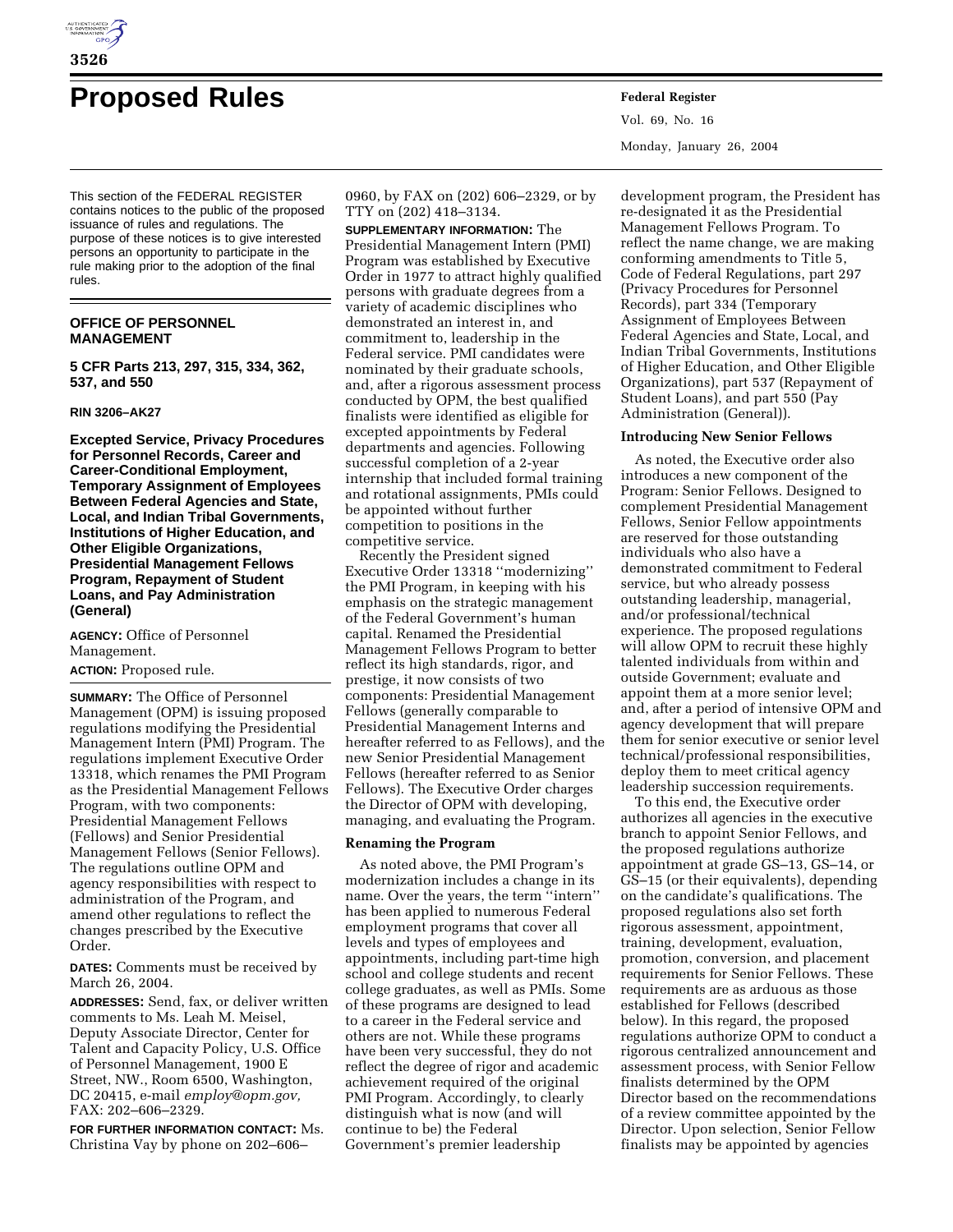under a new Schedule A excepted appointing authority designated as 5 CFR 213.3102(jj); if the appointing agencies' positions are excepted from the competitive service, the agencies appoint the Senior Fellows under an appropriate, similar agency hiring authority.

The proposed regulations include mandatory training and developmental assignments for Senior Fellows designed to prepare them for senior positions in the career Federal service and require periodic performance evaluations to ensure that the Senior Fellows are meeting the Program's high expectations in this regard. The proposed regulations also require that an agency's Executive Resources Board (ERB) certify that Senior Fellows have successfully met all Program requirements; upon such certification, Senior Fellows become eligible for noncompetitive placement in career Senior Executive Service (SES) or equivalent positions in the same manner and subject to the same Qualifications Review Board review as graduates of an OPM-approved SES candidate development program (CDP).

# **Determining the Number of Fellows and Senior Fellows**

In addition to the change in the Program's name, the President's Executive order also eliminates previous limits on the number of Fellows that agencies may appoint in any given year. Although the Executive order is silent as to the number of Senior Fellow appointments, the proposed regulations would authorize the Director of OPM to determine the number of Fellow and Senior Fellow appointments to the Program each year, based on recommendations from the new Chief Human Capital Officers Council, as well as input from other agencies. This approach will ensure maximum flexibility without diluting the extensive selection requirements.

# **Expanding the Program to Excepted Service Agencies**

The Executive order expands the Program to permit agencies with positions that are excepted from the competitive service to appoint Fellows and Senior Fellows. This provision will allow those agencies to fully participate in this prestigious Program and provide greater opportunities to Fellow and Senior Fellow candidates. As explained below, those Fellows and Senior Fellows who are appointed to positions in excepted service agencies may also be appointed without further competition to permanent positions for which they qualify in the competitive service, upon

their successful completion of the Program.

# **Providing Greater Flexibility in Entry Level**

The proposed regulations permit agencies to appoint Fellows at grades up to GS–12 (or its equivalent), depending on the candidate's qualifications, as described below. They also provide for the appointment of Senior Fellows at grades GS–13 through GS–15 (or their equivalents), depending on the candidate's qualifications. An increasing number of Program candidates have extensive professional and post-graduate academic qualifications, as well as substantial prior work experience, often in very senior positions. Accordingly, the proposed regulations authorize agencies to appoint Fellows and Senior Fellows at higher entry grades.

Moreover, to ensure that the Federal Government can compete on an individual basis for the very best candidates, agencies may continue to use the range of recruiting incentives ordinarily available to agencies in other contexts, including the use of student loan repayments under 5 CFR part 537 and other incentives such as superior qualifications appointments under 5 CFR 531.203(b).

# **Establishing Rigorous Training and Development Requirements**

The proposed regulations establish rigorous training and development requirements for Fellows and Senior Fellows, including rotational and/or developmental assignments of varying duration and at least 80 hours each year of formal classroom training. As was the case before with the previous PMI Program, OPM will continue to serve as a clearinghouse by identifying and disseminating appropriate training opportunities to program participants.

Agencies are required to work closely with OPM to provide Senior Fellows with training and development activities. In addition, Senior Fellows must complete the 80 hours of formal classroom training provided through an OPM-approved SES CDP; the OPM Director or designate may approve an exception for formal classroom training to be provided by a source other than the CDP.

# **Eliminating Time-in-Grade Requirements for Promotion**

As part of the effort to modernize the Program, the proposed regulations give agencies the flexibility to promote Fellows and Senior Fellows without regard to time-in-grade (TIG) requirements established by 5 CFR part

300. Even though OPM does not require TIG for other excepted service appointments, these requirements were imposed on PMI Program participants. Thus, agencies were not permitted to consider PMIs for ''career ladder'' and competitive promotions to higher grades for at least 52 weeks, even though the PMIs might have already demonstrated the ability to perform (and excel) at that higher grade.

Under the proposed regulations, agencies would be required to establish promotion policies for Fellows and Senior Fellows; in addition, both Fellows and Senior Fellows would still have to meet qualification requirements for promotion. Note that the proposed regulations would limit the promotion of a Fellow to a grade no higher than GS–13 or its equivalent while in the Program; a Senior Fellow would be limited to GS–15 or its equivalent while in the Program.

# **Assuring Conversion to Competitive Status**

The proposed regulations require that Fellows and Senior Fellows must be certified by the agency's ERB before being appointed, because of the Board's succession planning and leadership development responsibilities. If the ERB does not certify a Fellow or Senior Fellow, the Fellow or Senior Fellow may request reconsideration of that determination by OPM. OPM will normally respond within 60 days of receipt of the request.

After certification, an agency shall appoint a Fellow or Senior Fellow to a full-time, permanent position in the agency upon successful completion of the Program. If the agency is in the competitive service, the Fellow or Senior Fellow is appointed to a fulltime, permanent position in the competitive service without further competition. If the agency is in the excepted service, the Fellow or Senior Fellow is appointed to a full-time, permanent position in that agency under an appropriate authority. However, in order to facilitate the mobility of Program graduates between the excepted and the competitive services, the proposed regulations provide that a Fellow or Senior Fellow who is initially appointed to a full-time, permanent position in an excepted service agency upon completion of the Program may, at a later date, be appointed to a position in the competitive or, in the case of a Senior Fellow, to the executive service without further competition. This flexibility may be utilized on a one time only basis, but does not have a time limitation.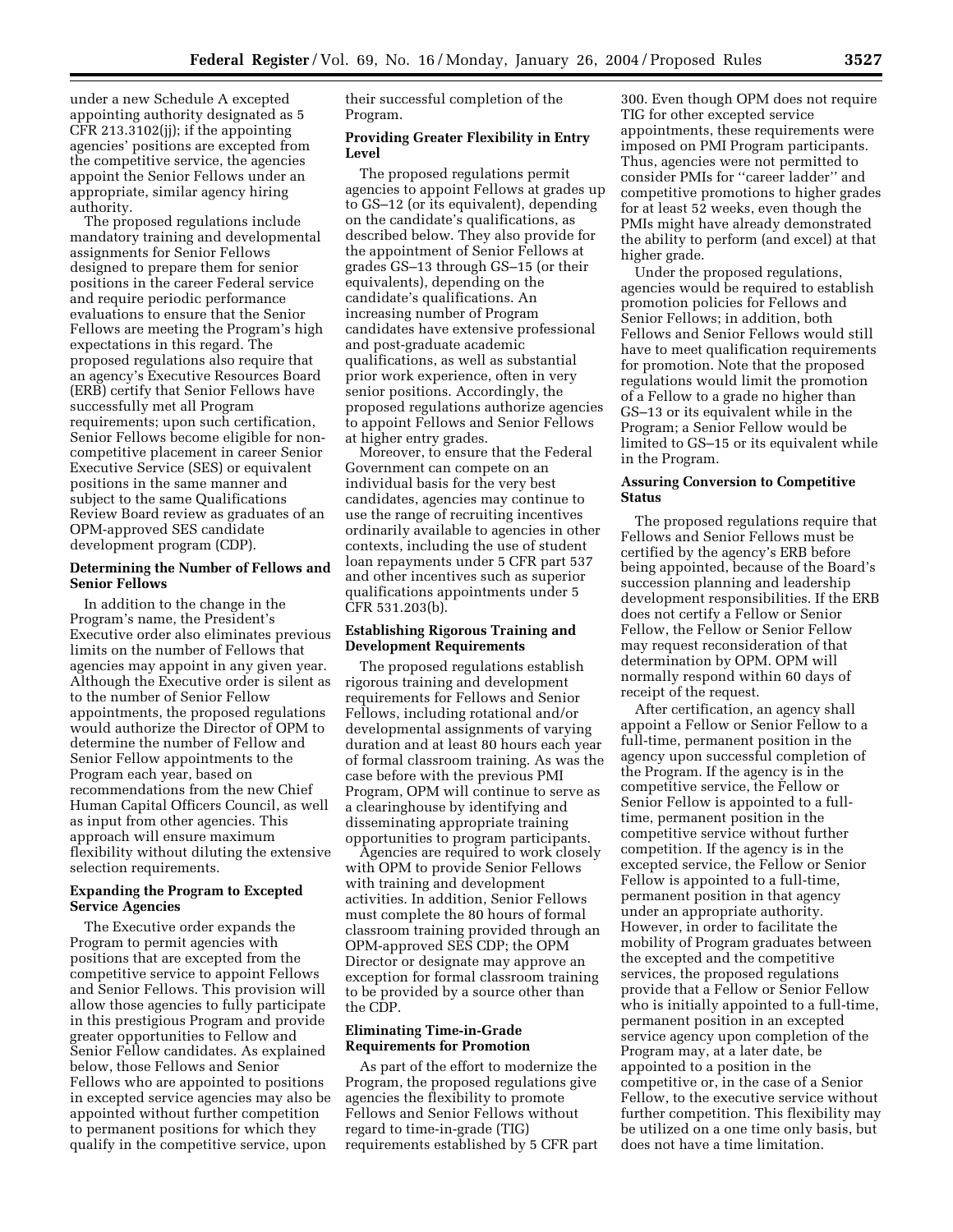# **Simplifying Language**

As part of OPM's on-going efforts to simplify our regulations, the proposed regulations revise part 362 to make it easier to read and understand, and rename it the Presidential Management Fellows Program.

# **Regulatory Flexibility Act**

I certify that this regulation will not have a significant economic impact on a substantial number of small entities because it affects only certain potential applicants and Federal employees.

## **Executive Order 12866, Regulatory Review**

This rule has been reviewed by the Office of Management and Budget in accordance with Executive Order 12866.

# **List of Subjects in 5 CFR Parts 213, 297, 315, 334, 362, 537, and 550**

Administrative practice and procedure, Claims, Colleges and Universities, Government employees, Indians, Intergovernmental relations, Privacy, Reporting and recordkeeping requirements, Wages.

Office of Personnel Management.

# **Kay Coles James,**

*Director.*

Accordingly, OPM proposes to amend 5 CFR parts 213, 297, 315, 334, 362, 537, and 550 as follows:

# **PART 213—EXCEPTED SERVICE**

1. Revise the authority citation for part 213 to read as follows:

**Authority:** 5 U.S.C. 3301 and 3302, E.O. 10577, 3 CFR 1954–1958 Comp., p. 218; Sec. 213.101 also issued under 5 U.S.C. 2103; Sec. 213.3102 also issued under 5 U.S.C. 3301, 3302, 3307, 8337(h) and 8456; E.O. 13318; 38 U.S.C. 4301 *et seq.*; Pub. L. 105–339, 112 STAT 3182–83; and E.O. 13162.

2. Revise paragraph (ii) of § 213.3102 and add paragraph (jj) to read as follows:

## **§ 213.3102 Entire executive civil service.**

\* \* \* \* \* (ii) Positions of Fellows in the Presidential Management Fellows Program. Initial appointments of Fellows are made at either the GS–9, GS–11, or GS–12 level (or their equivalents), depending on the candidate's qualifications. Appointments are made under this authority for 2 years; however, upon approval of OPM, the head of the department, agency, or component within the Executive Office of the President may extend the appointment for up to one additional year. Upon the Fellow's satisfactory completion of the Program, the employing agency shall

noncompetitively appoint the Fellow to a full-time, permanent position in the competitive service, or in the excepted service if the employing agency's position is excepted from the competitive service, in accordance with the provisions of Executive Order 13318 and the requirements prescribed in § 315.708 and part 362 of this chapter. A Fellow appointed to a position in the excepted service upon successful completion of the Program may be appointed immediately after completion of the Program or at a later date, without further competition and only one time, if selected for a full-time, permanent position in the competitive service by an agency, in accordance with the provisions of Executive Order 13318 and the requirements prescribed in § 315.708 and part 362 of this chapter.

(jj) Positions of Senior Fellows in the Presidential Management Fellows Program. Initial appointments are made at the GS–13, GS–14, or GS–15 level (or their equivalents), depending on the candidate's qualifications. Appointments may be made under this authority for up to 2 years; however, upon approval of OPM, the head of the department, agency, or component within the Executive Office of the President may extend the Senior Fellow's appointment for up to one additional year. Upon the Senior Fellow's satisfactory completion of the Program, the employing agency shall non-competitively appoint the Senior Fellow to a full-time, permanent position in the competitive service, or in the excepted service if the employing agency's position is excepted from the competitive service, in accordance with the provisions of Executive Order 13318 and the requirements prescribed in § 315.708 and part 362 of this chapter. A Senior Fellow appointed to a position in an excepted service agency upon successful completion of the Program may be appointed immediately after completion of the Program or at a later date, without further competition and only one time, if selected for a full-time, permanent position in the competitive service by an agency, in accordance with the provisions of Executive Order 13318 and the requirements prescribed in § 315.708 and part 362 of this chapter. If a Senior Fellow successfully completes the Program, as certified by the appointing agency's Executive Resources Board (pursuant to § 362.204(c) of this chapter), he/she may be appointed to a position in the Senior Executive Service (SES) (or the equivalent) without further competition and only one time, in the same manner, and subject to the same Qualifications

Review Board review, as an individual who has successfully completed an OPM-approved SES candidate development program under parts 317 and 412 of this chapter.

\* \* \* \* \*

# **PART 297—PRIVACY PROCEDURES FOR PERSONNEL RECORDS**

3. The authority citation for part 297 continues to read as follows:

**Authority:** Sec. 3, Pub. L. 93–579, 88 Stat. 1896 (5 U.S.C. 552a).

## **Subpart E—Exempt Records**

4. Revise paragraph (b)(6) of § 297.501 to read as follows:

#### **§ 297.501 Exemptions.**

- \* \* \* \* \*
- (b)  $* * * *$

(6) *Presidential Management Fellows Program Records (OPM/CENTRAL–11).* All information in these records that meets the criteria stated in 5 U.S.C. 552a(k)(6) is exempt from the requirements of 5 U.S.C. 552a(d), relating to access to and amendment of records by the data subject. This exemption is claimed because portions of this system relate to testing or examining materials used solely to determine individual qualifications for appointment or promotion in the Federal service and access to or amendment of this information by the data subject would compromise the objectivity and fairness of the testing or examining process.

# \* \* \* \* \*

# **PART 315—CAREER OR CAREER-CONDITIONAL EMPLOYMENT**

5. Revise the authority citation for part 315 to read as follows:

**Authority:** 5 U.S.C. 1302, 3301, and 3302; E.O. 10577. 3 CFR, 1954–1958 Comp. P. 218, unless otherwise noted; and E.O. 13162. Secs. 315.601 and 315.609 also issued under 22 U.S.C. 3651 and 3652. Secs. 315.602 and 315.604 also issued under 5 U.S.C. 1104. Sec. 315.603 also issued under 5 U.S.C. 8151. Sec. 315.605 also issued under E.O. 12034, 3 CFR, 1978 Comp. p. 111. Sec. 315.606 also issued under E.O. 11219, 3 CFR, 1964–1965 Comp. p. 303. Sec. 315.607 also issued under 22 U.S.C. 2506. Sec. 315.608 also issued under E.O. 12721, 3 CFR, 1990 Comp., p. 293. Sec. 315.610 also issued under 5 U.S.C. 3304(d). Sec. 315.611 also issued under Section 511, Pub. L. 106–117, 113 STAT. 1575–76. Sec. 315.708 also issued under E.O. 13318. Sec. 315.710 also issued under E.O. 12596, 3 CFR, 1987, Comp., p. 229. Subpart I also issued under 5 U.S.C. 3321, E.O. 12107, 3 CFR, 1978 Comp., p. 264.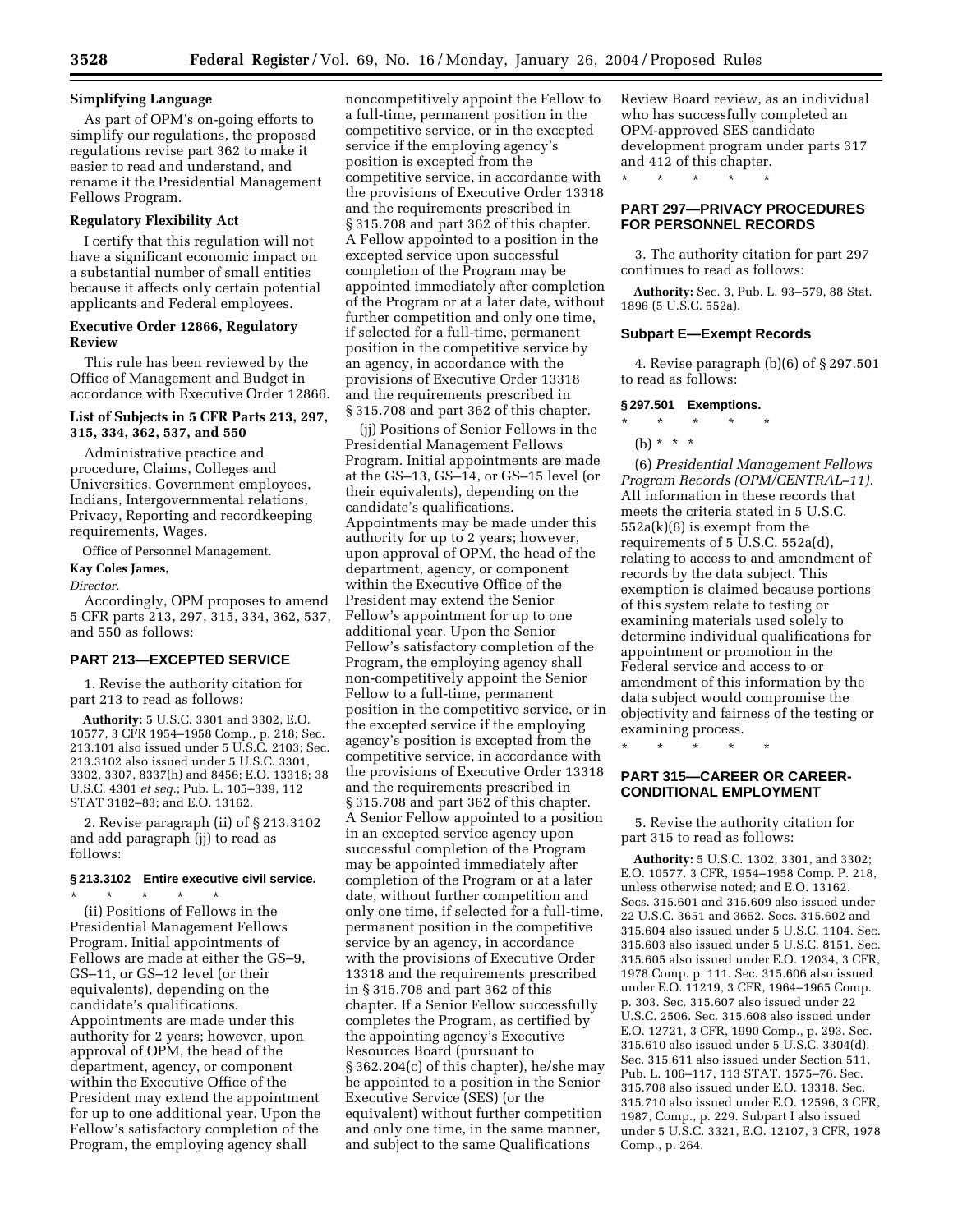# **Subpart B—The Career-Conditional Employment System**

6. Revise paragraph (b)(1)(xiii) of § 315.201 to read as follows:

## **§ 315.201 Service requirement for career tenure.**

\* \* \* \* \*

- (b) \* \* \*
- $(1) * * * *$

(xiii) The date of appointment as a participant in the Presidential Management Fellows Program under Schedule A, § 213.3102(ii) and (jj) of this chapter, provided the employee's appointment is converted to career or career-conditional appointment under § 315.708;

\* \* \* \* \*

# **Subpart G—Conversion to Career or Career-Conditional Employment From Other Types of Employment**

7. Revise § 315.708 to read as follows:

## **§ 315.708 Conversion based on service as a Fellow or Senior Fellow in the Presidential Management Fellows Program.**

(a) *Agency authority.* An agency shall appoint a Fellow or Senior Fellow to a full-time, permanent position in the competitive or excepted service, as applicable, without further competition when the Fellow or Senior Fellow:

(1) Has satisfactorily completed the Program as outlined in part 362 of this chapter; and

(2) Meets the citizenship requirement.

(b) *Tenure upon conversion.* (1) Except as provided in paragraph (b)(2) of this section, a Fellow or Senior Fellow appointed under paragraph (a) of this section becomes a careerconditional employee.

(2) A Fellow or Senior Fellow appointed under paragraph (a) of this section becomes a career employee when he or she has completed the service requirement for career tenure or is excepted from it under § 315.201(c).

(c) *Career Status.* A Fellow or Senior Fellow appointed to a full-time, permanent position in the competitive service under this section does not serve a probationary period and acquires career or career-conditional status immediately upon appointment to the competitive service.

# **PART 334—TEMPORARY ASSIGNMENT OF EMPLOYEES BETWEEN FEDERAL AGENCIES AND STATE, LOCAL, AND INDIAN TRIBAL GOVERNMENTS, INSTITUTIONS OF HIGHER EDUCATION, AND OTHER ELIGIBLE ORGANIZATIONS**

8. The authority citation for part 334 continues to read as follows:

**Authority:** 5 U.S.C. 3376; E.O. 11589, 3 CFR 557 (1971–1975).

9. Revise the definition of *Employee* in § 334.102 to read as follows: \* \* \* \* \*

*Employee* means an individual serving in a Federal agency under a career or career-conditional appointment including career appointees in the Senior Executive Service, individuals under appointments of equivalent tenure in excepted service positions, and Fellows and Senior Fellows in the Presidential Management Fellows Program; or an individual employed for at least 90 days in a career position with a State, local, or Indian tribal government, institution of higher education, or other eligible organization;

\* \* \* \* \* 10. Revise part 362 to read as follows:

# **PART 362—PRESIDENTIAL MANAGEMENT FELLOWS PROGRAM**

## **Subpart A—Definitions**

Sec. 362.101 Definitions.

# **Subpart B—Program Administration**

- 362.201 Agency programs.
- 362.202 Announcement, nomination and selection.<br>362.203 Apr
- 362.203 Appointment and extensions.
- Development, evaluation,
- promotion, and certification.<br>205 Waiver.
- 362.205<br>362.206 362.206 Movement between departments or
- agencies.<br>362.207 Wit Withdrawal and readmission.
- 362.208 Resignation, termination, reduction in force, and appeal rights.
- 362.209 Placement upon completion.

**Authority:** E.O. 13318.

#### **Subpart A—Definitions**

#### **§ 362.101 Definitions.**

For purposes of this part, (a) An *agency* means a component within the Executive Office of the President, or an Executive department, Government corporation, or independent establishment as defined in 5 U.S.C. 101, 103, and 104, respectively.

(b) An *Executive Resources Board (ERB)* has the same meaning as specified in § 317.501(a) of this chapter.

(c) A *Presidential Management Fellow* or *Fellow* is an individual appointed, at the GS–9, GS–11, or GS–12 level (or equivalent), in the excepted service under § 213.3102(ii) of this chapter, or under an appropriate agency hiring authority if the agency's position is in the excepted service (referred to in this part as an excepted service agency). The individual must have completed a

graduate course of study at a qualifying college or university, received the nomination of the dean or academic director, successfully completed an Office of Personnel Management (OPM) administered assessment process, been selected as a finalist, and been appointed by an agency as a Presidential Management Fellow.

(d) A *Qualifications Review Board (QRB)* has the same meaning as specified in § 317.502(a) of this chapter.

(e) A *qualifying college or university* is an academic institution formally accredited by an organization that accredits colleges and universities and that is recognized by the Secretary of the U.S. Department of Education (34 CFR part 602).

(f) A *Senior Presidential Management Fellow* or *Senior Fellow* is an individual appointed, at the GS–13, GS–14, or GS– 15 level (or equivalent), in the excepted service under § 213.3102(jj) of this chapter, or other appropriate agency hiring authority if the agency's position is in the excepted service (referred to in this part as an excepted service agency). The individual must have completed a graduate course of study at a qualifying college or university; have an outstanding record of achievement in an applicable leadership, policy, managerial, professional, or technical position or area; have successfully completed an OPM-administered assessment process; been selected as a finalist by the OPM Director; and been appointed by an agency as a Senior Fellow. The candidate may request a waiver from the OPM Director on the requirement for completing a graduate course of study.

## **Subpart B—Program Administration**

#### **§ 362.201 Agency programs.**

(a) Annually, on or about October 1 of each year, OPM will determine the total number of Fellows or Senior Fellows that may be appointed during that fiscal year (FY). That determination shall be based on input from the Chief Human Capital Officers Council, as well as input from agencies not represented on the Council.

(b) Thereafter, subject to the provisions and requirements of this chapter, an agency may appoint individuals selected by the OPM Director as Fellows and/or Senior Fellows according to its short-, medium-, and long-term senior leadership and related (senior policy, professional, technical, and equivalent) recruitment, development, and succession requirements, as set forth in 5 U.S.C. 1103(c)(2)(C).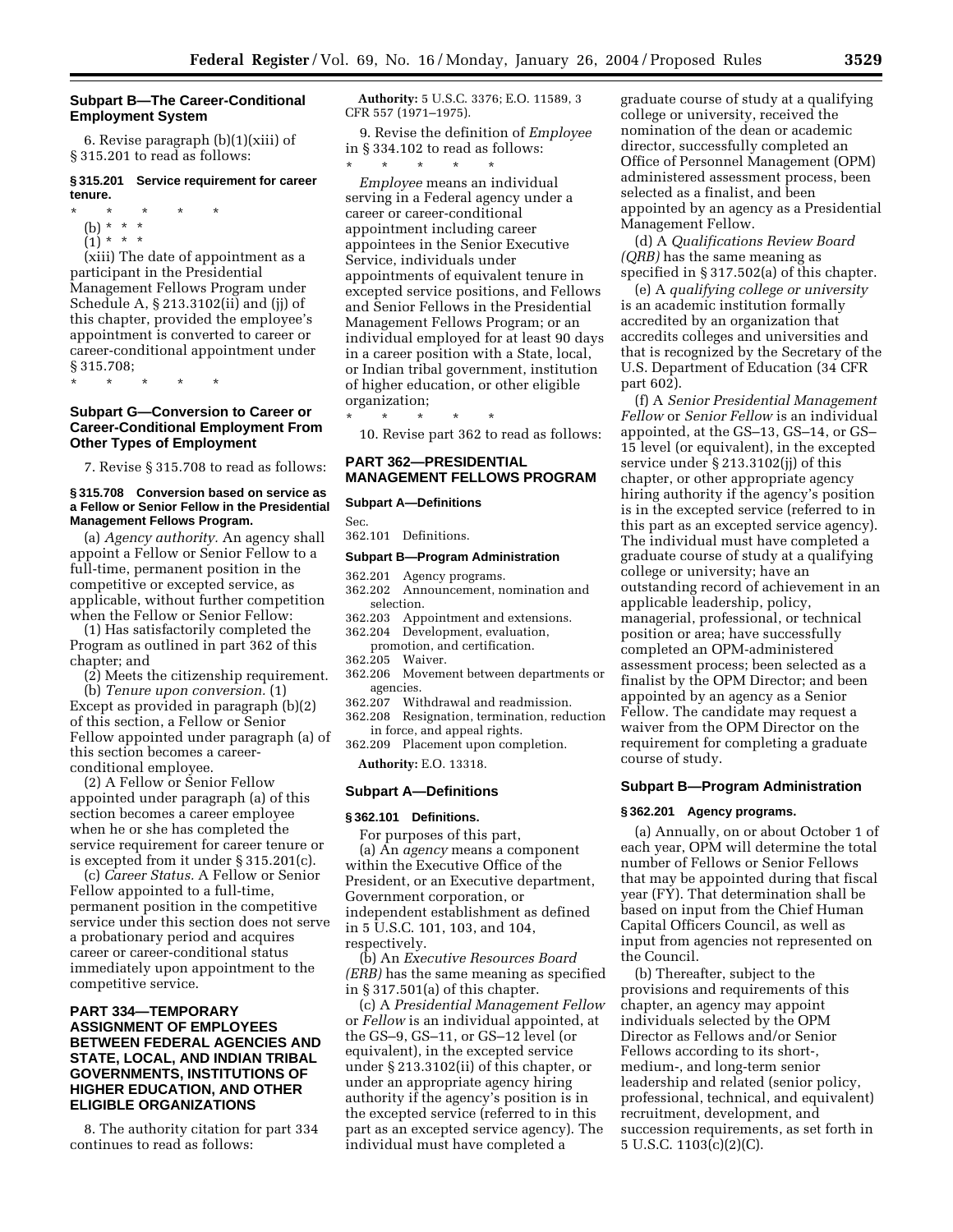# **§ 362.202 Announcement, nomination and selection.**

(a) At least once each year, OPM shall announce the availability of Fellow and Senior Fellow appointments and conduct a competition for those finalist selections as set forth below.

(b) *Fellows.* (1) Graduate students from all academic disciplines who complete or expect to complete, by August 31 of the academic year, an advanced degree from a qualifying college or university are eligible to become Fellows. These individuals must demonstrate an exceptional ability for, as well as a clear interest in and commitment to, leadership in the analysis and management of public policies and programs.

(2) For an individual to apply to become a Fellow:

(i) His/her school must first establish a competitive nomination process to ensure that all eligible graduate students are aware of the Presidential Management Fellows Program and know how to apply for nomination. The school must establish procedures to ensure that each candidate receives careful and thorough review and receives equal opportunity for nomination.

(ii) He/she must compete in the school's nomination process.

(iii) His/her school must rate those who want to be considered for nomination either qualified or not qualified. The school shall determine preliminary eligibility for veterans' preference, and must nominate any student who is eligible for veterans' preference and is found qualified for nomination. Students eligible for veterans' preference who believe they met the school's nomination qualification requirements, but were not nominated, may obtain a review by OPM by requesting it in writing.

(iv) He/she must be officially nominated by the dean, chairperson, or academic program director using an OPM-provided application form.

(3) OPM will select Fellow finalists based on an OPM evaluation of each candidate's experience and accomplishments as provided by the application via the application process and the results of a rigorous structured assessment process.

(4) OPM will notify individual candidates of their selection as a Fellow finalist. OPM will send all participating agencies the list of Fellows finalists for consideration. Agencies may select and appoint a finalist as a Fellow, subject to the application of veterans' preference requirements.

(c) *Senior Fellows.* (1) Any individual with an exceptional record of

experience and achievement in a leadership (supervisory or managerial), policy, professional, or technical position below the executive level, in an area relevant to the appointing agency's mission or succession requirements, and (unless waived by OPM) have completed a graduate course of study from a qualifying college or university, may apply for appointment as a Senior Fellow. Candidates should evidence a strong commitment to public service and be able to clearly demonstrate that, by virtue of their competencies and accomplishments to date, they have the potential to assume a senior executive or senior level policy, professional, or technical position in the Federal Government after a relatively brief but intensive period of training and development.

(2) The Director of OPM will select Senior Fellow finalists based on an evaluation of each candidate's experience and accomplishments as indicated in the application and the results of a structured assessment process.

(i) The OPM Director will appoint a Senior Presidential Management Fellows Selection Committee to oversee the evaluation of Senior Fellow candidates and recommend finalists; the Committee may also recommend, on a case-by-case basis, that the graduate degree requirement be waived by the OPM Director for an exceptional Senior Fellow candidate, in accordance with § 362.203(a)(3)(ii)(C).

(ii) The Selection Committee will be chaired by a career member of the Senior Executive Service (SES) and will comprise individuals (including those from within the Federal Government, such as members of the Chief Human Capital Officers Council, as appropriate, and/or others deemed appropriate by the Director of OPM who are not Federal employees) of high stature and accomplishment who are committed to excellence in the public service.

(3) OPM will notify each individual candidate of his/her selection as a Senior Fellow finalist. OPM will send all participating agencies the list of Senior Fellow finalists for consideration. Agencies may select and appoint a finalist as a Senior Fellow, subject to the application of veterans' preference requirements.

## **§ 362.203 Appointment and extensions.**

(a) *Appointment.* (1) An agency must appoint Fellows and Senior Fellows using the excepted service appointing authority provided by 5 CFR 213.3102(ii) or (jj) of this chapter or other appropriate authority if applicable.

(2)(i) Fellows are appointed for a initial period of 2 years.

(ii) Upon approval of the agency's Executive Resources Board (ERB), Senior Fellows are appointed for an initial period of up to 2 years, depending on individual qualifications and competencies.

(iii) The OPM Director may approve an extension of a Fellow's or Senior Fellow's appointment for up to one additional year upon written request by the head of an agency; such requests must be received at least 90 days before the end of the initial appointment.

(3) An agency may appoint a Fellow or Senior Fellow any time after the individual has been notified that he/she has been selected as a finalist, but not more than 12 months after the Fellow or Senior Fellow was so selected. However, the OPM Director may approve a written agency request to appoint a Fellow or Senior Fellow after that deadline, so long as the agency request is submitted no later than 30 days prior to the end of the 12-month period.

(4)(i) An agency may not appoint a Fellow or Senior Fellow unless and until he or she has met all graduate degree requirements.

(ii) If a Fellow or Senior Fellow does not complete all degree requirements by August 31 of the year in which the Fellow or Senior Fellow was selected as a finalist, the Fellow's or Senior Fellow's finalist status is terminated. The OPM Director may grant exceptions on a case-by-case basis.

(iii) The OPM Director may waive the graduate degree requirement for a Senior Fellow on a case-by-case basis. The Senior Presidential Management Fellows Selection Committee may recommend, on a case-by-case basis, that the OPM Director waive graduate degree requirements for an exceptional Senior Fellow candidate.

(b) *Citizenship.* (1) United States citizenship is not required of Fellows and Senior Fellows because their appointments are in the excepted service.

(2) An agency is only authorized to appoint a Fellow or Senior Fellow who is not a citizen under the following conditions:

(i) The individual is lawfully admitted to the United States as a permanent resident or is otherwise authorized by the Bureau of Immigration and Citizenship Services to be employed;

(ii) The agency is authorized to pay the noncitizen under the annual appropriations Act or any agencyspecific enabling statute; and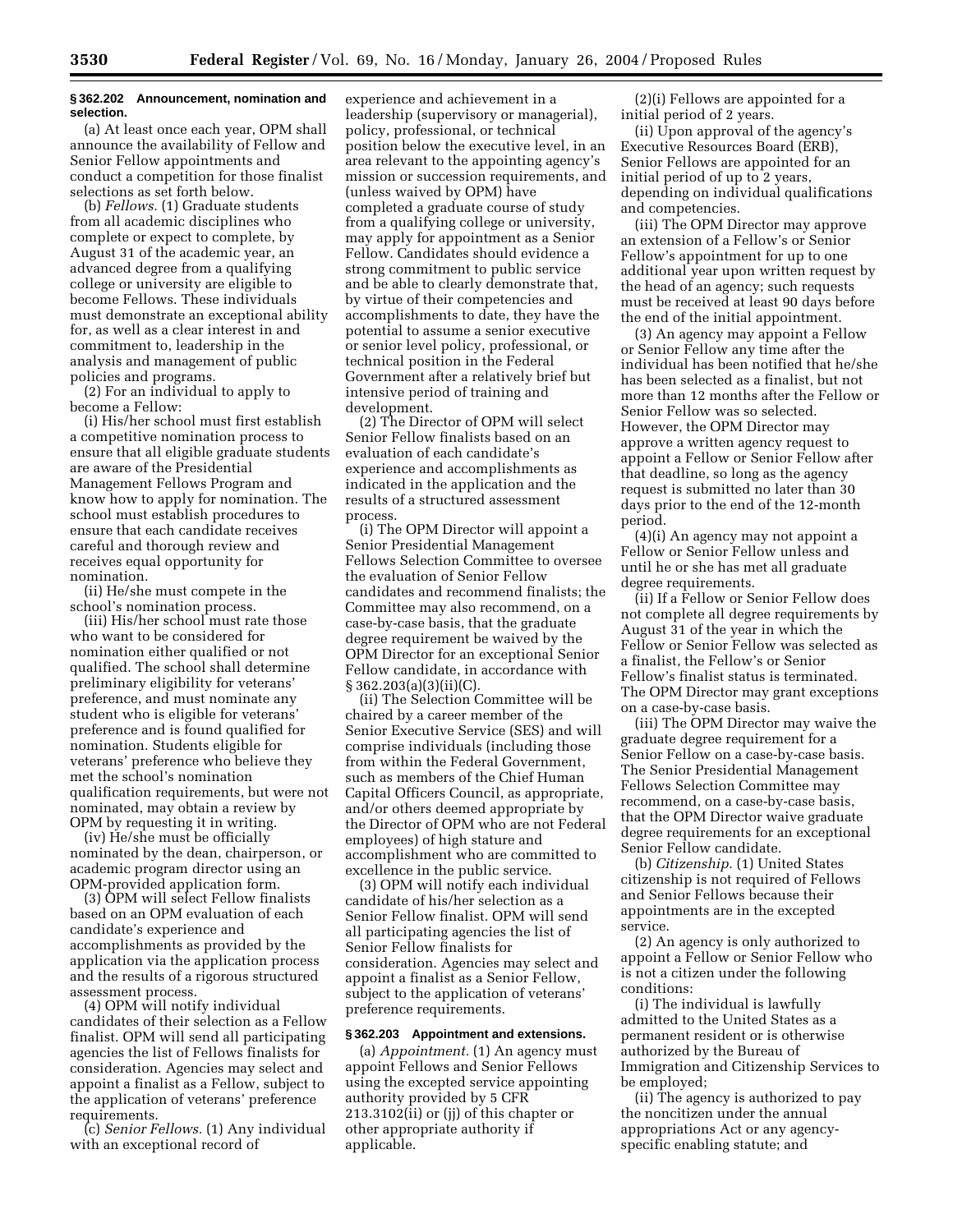(iii) The individual will acquire United States citizenship before appointment to the competitive service under part 315 of this chapter.

(c) *Grade.* (1) An agency must appoint a Fellow at the grade GS–9 level, or its equivalent, at a minimum. However, if the agency determines that a Fellow meets the requisite qualification requirements (general or specialized experience, academic credentials, professional certifications, etc.), the agency may appoint the Fellow at the grade GS–11 or GS–12 level, or their equivalents.

(2) An agency must appoint a Senior Fellow at the grade GS–13 level, or its equivalent, at a minimum. However, if the agency determines that a Senior Fellow meets the requisite qualification requirements (general leadership, managerial, or specialized experience, academic credentials, professional certifications, etc.), the agency may appoint the Senior Fellow at the grade GS–14 or GS–15 level, or their equivalents.

# **§ 362.204 Development, evaluation, promotion, and certification.**

(a) *Individual development plans.* The appointing agency will approve an individual development plan (IDP) for its Fellows and Senior Fellows that sets forth the specific developmental activities (training courses, developmental assignments, rotations, etc.) designed to impart the competencies of the occupation or functional discipline in which the Fellow or Senior Fellow is most likely to be placed. The IDP of a Senior Fellow must be approved by the appointing agency's ERB.

(b) *Required developmental activities.* (1) OPM will provide orientation and graduation programs for each class or cohort of Fellows and Senior Fellows, and will serve as a clearinghouse for available training opportunities.

(2) The appointing agency will provide each Fellow and Senior Fellow with formal classroom training during the Program:

(i) For each Fellow, the appointing agency will provide a minimum of 80 hours per year of formal classroom training that addresses the core competencies required of the occupation or functional discipline in which the Fellow will most likely be placed upon completion of the Program and conversion to a full-time, permanent position.

(ii) For each Senior Fellow, the appointing agency will make sure that each Senior Fellow will complete the 80 hours of formal classroom training provided through the OPM-approved

SES candidate development program. The OPM Director or designate may approve an exception for formal classroom training to be provided by a source other than the CDP.

(3) The appointing agency will assign each Senior Fellow a mentor, who shall be a member of the SES (or equivalent). The mentor will assist the Senior Fellow in the development of his/her IDP. The ERB may consult with the mentor in evaluating the candidate.

(4) The appointing agency will provide each Fellow and Senior Fellow with at least one rotational or developmental assignment with fulltime management and/or technical responsibilities consistent with the Fellow or Senior Fellow's IDP. With respect to this requirement:

(i)(A) Each Fellow must receive at least one developmental assignment of 4–6 months in duration in the occupation or functional discipline in which the Fellow will most likely be placed, with full-time management and/ or technical responsibilities consistent with the Fellow's IDP.

(B) In addition, the Fellow may receive at least one other short-term rotational assignment of 4 to 6 months in duration, at the appointing agency's discretion, to an occupation or functional area different from the one in which the Fellow will most likely be placed; and

(ii) Each Senior Fellow will receive at least one long-term developmental assignment of at least 12 months in duration (including classroom training required by the Program), during which time the Senior Fellow will serve with full responsibilities for accomplishing the duties of that position.

(c) *Performance and progress evaluation.* (1) Each Fellow and Senior Fellow will be placed on a performance plan, as prescribed by part 430 of this chapter or other applicable law or regulation, establishing performance elements and standards that are directly related to acquiring and demonstrating the various leadership, technical, and/or general competencies expected of the Fellow or Senior Fellow as well as the elements and standards established for the duties assigned.

(2) Each Fellow and Senior Fellow must receive an annual performance evaluation (rating of record), in accordance with the agency's performance management program. The rating is derived from an evaluation of the Fellow's or Senior Fellow's success in completing developmental activities designed to prepare the Fellow or Senior Fellow to meet the developmental and performance expectations described in his or her

performance plan (*i.e.*, elements and standards).

(3) If a Fellow or Senior Fellow does not meet expectations (set forth in the performance plan) with regard to his or her developmental progress or assignments, the agency may take appropriate corrective action. Fellows and Senior Fellows with previous competitive status are covered by parts 432 and 752 of this chapter.

(d) *Promotion.* (1) An agency must establish policies and criteria for the promotion of Fellows and Senior Fellows. A Fellow may be promoted up to the GS–13 level or its equivalent. A Senior Fellow may be promoted up to the GS–15 level or its equivalent.

(2) Time-in-grade requirements in part 300 of this chapter do not apply to the promotion of Fellows or Senior Fellows while they are appointed under § 213.3102(ii) or (jj) of this chapter.

(e) *Certification of completion.* (1)(i) Upon a Fellow's or Senior Fellow's completion of the Program, the appointing agency's ERB must evaluate each Fellow or Senior Fellow, as applicable, and determine whether it can certify in writing that he/she has met all of the requirements thereof, including the performance and developmental expectations set forth in the individual's performance plan and IDP, as established by this regulation, and, if so, make that certification or state that the OPM Director has approved a waiver of one or more of those requirements in a particular case under paragraph (f) of this section. Any certifications are forwarded to OPM.

(ii) In addition, for each Senior Fellow to be eligible for appointment to a position in the SES, or equivalent, without further competition, in the same manner and subject to the same QRB review as a graduate of an OPMapproved SES candidate development program, the ERB must certify that the Senior Fellow possesses the various leadership and management competencies required of successful SES candidates.

(iii) The agency must complete its evaluation and any certification, and notify the Fellow or Senior Fellow, no later than 30 calendar days prior to the expiration of the Fellow or Senior Fellow's appointment in the Program.

(2)(i) If the ERB does not certify a Fellow or Senior Fellow, the Fellow or Senior Fellow may request reconsideration of that determination by OPM. Such reconsideration must be requested in writing, with appropriate documentation and justification, within 15 calendar days of the date of the agency's certification decision.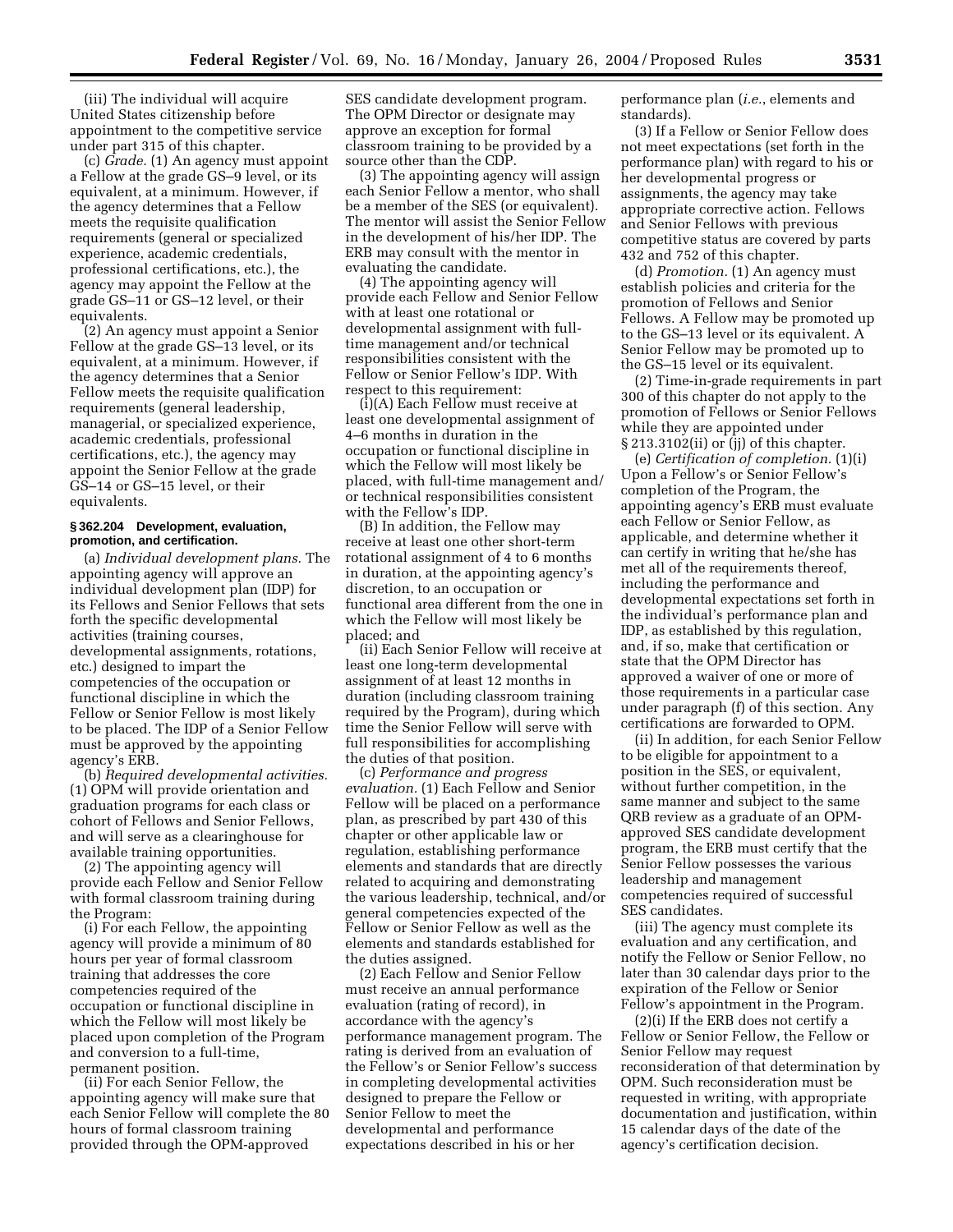(ii) The Fellow or Senior Fellow may continue in the Program pending the outcome of his/her request for reconsideration. The agency must continue to provide appropriate developmental activities during this period.

(iii) OPM's determination in this regard shall be final and not subject to further review or appeal.

# **§ 362.205 Waiver.**

Under limited circumstances, the OPM Director may approve a written agency request for a waiver of any of the requirements enumerated in this section, upon a showing that the Fellow or Senior Fellow has participated in developmental activities prior to the Program that meet such requirements, in terms of both quantity and rigor. For example, successful completion of an appointment as a White House Fellow would normally satisfy the requirement that a Senior Fellow complete a longterm developmental assignment.

# **§ 362.206 Movement between departments or agencies.**

(a) A Fellow or Senior Fellow may move to another agency at any time during his/her appointment in the Program. To move from one agency to another during the Program, the Fellow or Senior Fellow must separate from the current agency. The new employing agency must reappoint the participant under the appropriate Fellow or Senior Fellow appointment without a break in service.

(b) The Fellow or Senior Fellow does not begin a new period in the Program upon appointment by the new employing agency. Since there is no break in service, time served under the previous Program appointment will apply towards the completion of the Program with the new employing agency.

(c) The new appointing agency must notify OPM when a Fellow or Senior Fellow moves to that agency from another agency.

## **§ 362.207 Withdrawal and readmission.**

(a) *Withdrawal.* (1) A Fellow or Senior Fellow may withdraw from the Program at any time by resigning from his/her appointment as a Fellow or Senior Fellow. Such withdrawal shall be treated as a resignation from the Federal service; however, any obligations established upon admission and appointment (for example, as a result of accepting a recruitment bonus under 5 CFR part 575, subpart A of this chapter) still apply.

(2) A Fellow or Senior Fellow who held a career or career-conditional

appointment in an agency immediately before entering the Program, and who withdraws from the Program for reasons that are not related to misconduct, poor performance, or suitability, may, at the employing agency's discretion, be placed in a career or career-conditional position, as appropriate, in that agency. The employing agency's determination in this regard is not subject to appeal.

(3) An agency must notify OPM when a Fellow or Senior Fellow withdraws from the Program.

(b) *Readmission.* (1) If a Fellow or Senior Fellow withdraws from the Program for reasons that are related to misconduct, poor performance, or suitability, as determined by the agency, he/she shall not be readmitted to the Program at any time.

(2) If a Fellow or Senior Fellow withdraws from the Program for reasons that are not related to misconduct, poor performance, or suitability, he/she may petition the employing agency for readmission and reappointment to the Program; such a petition must be in writing and include appropriate justification. Upon consideration of that petition, the agency may, at its discretion, submit a written request seeking the OPM Director's approval to readmit and reappoint the individual to the Program; the individual's status in the Program upon readmission and reappointment shall be addressed as part of the agency's submission. OPM's final determination in this regard is not subject to appeal.

## **§ 362.208 Resignation, termination, reduction in force, and appeal rights.**

(a) *Resignation.* A Fellow or Senior Fellow who resigns at any time prior to completion of the Program does not have reinstatement eligibility for competitive service positions based on his/her Fellow or Senior Fellow appointment.

(b) *Termination.* If an agency does not appoint a Fellow or Senior Fellow at the end of the Program, as provided in § 362.209, or extend the individual's initial appointment, the appointment expires when certification for program completion is denied or when the OPM Director denies the agency requested extension. The agency must provide written notification to OPM when a Fellow or Senior Fellow is terminated for this or any reason.

(c) *Reduction in force.* Fellows and Senior Fellows are in the excepted service Tenure Group II for purposes of § 351.502 of this chapter.

(d) *Appeal rights.* Fellows and Senior Fellows have appeal rights as provided for excepted service employees in parts 432 and 752 of this chapter.

## **§ 362.209 Placement upon completion.**

(a) A Fellow or Senior Fellow must complete the Program within the time limits prescribed in § 362.204, including any extensions approved by OPM. At the conclusion of that time period, the Fellow or Senior Fellow must be appointed or separated, as provided below.

(b)(1) As provided in Executive Order 13318 and part 315 of this chapter, an agency must appoint a Fellow or Senior Fellow who has been certified as having successfully completed the Presidential Management Fellows Program and who is a United States citizen, without further competition, in a full-time, permanent position, in the competitive or excepted service, effective on the date that the Fellow or Senior Fellow is certified.

(2) Fellows and Senior Fellows who successfully complete the Program, who are United States citizens, and who are appointed by an excepted service agency may be appointed at a later date, without further competition and only one time, to a position in the competitive service for which they are qualified, if selected for such position.

(c) As provided for in part 317 of this chapter, an agency may appoint a Senior Fellow who is a United States citizen and who has been certified as having successfully completed the Presidential Management Fellows Program to a position in the SES, without further competition, but only one time, in the same manner and subject to the same QRB review as a graduate of an OPMapproved SES candidate development program.

# **PART 537—REPAYMENT OF STUDENT LOANS**

11. The authority citation for part 537 continues to read as follows:

#### **Authority:** 5 U.S.C. 5379.

12. In § 537.104, revise paragraph (d) to read as follows:

#### **§ 537.104 Employee eligibility.**

\* \* \* \* \* (d) Employees serving on excepted appointments who are eligible for noncompetitive conversion to a term, career, or career-conditional appointment (including, but not limited to, Career Interns, Presidential Management Fellows, or Senior Presidential Management Fellows).

# **PART 550—PAY ADMINISTRATION (GENERAL)**

# **Subpart G—Severance Pay**

13. The authority citation for subpart G continues to read as follows: